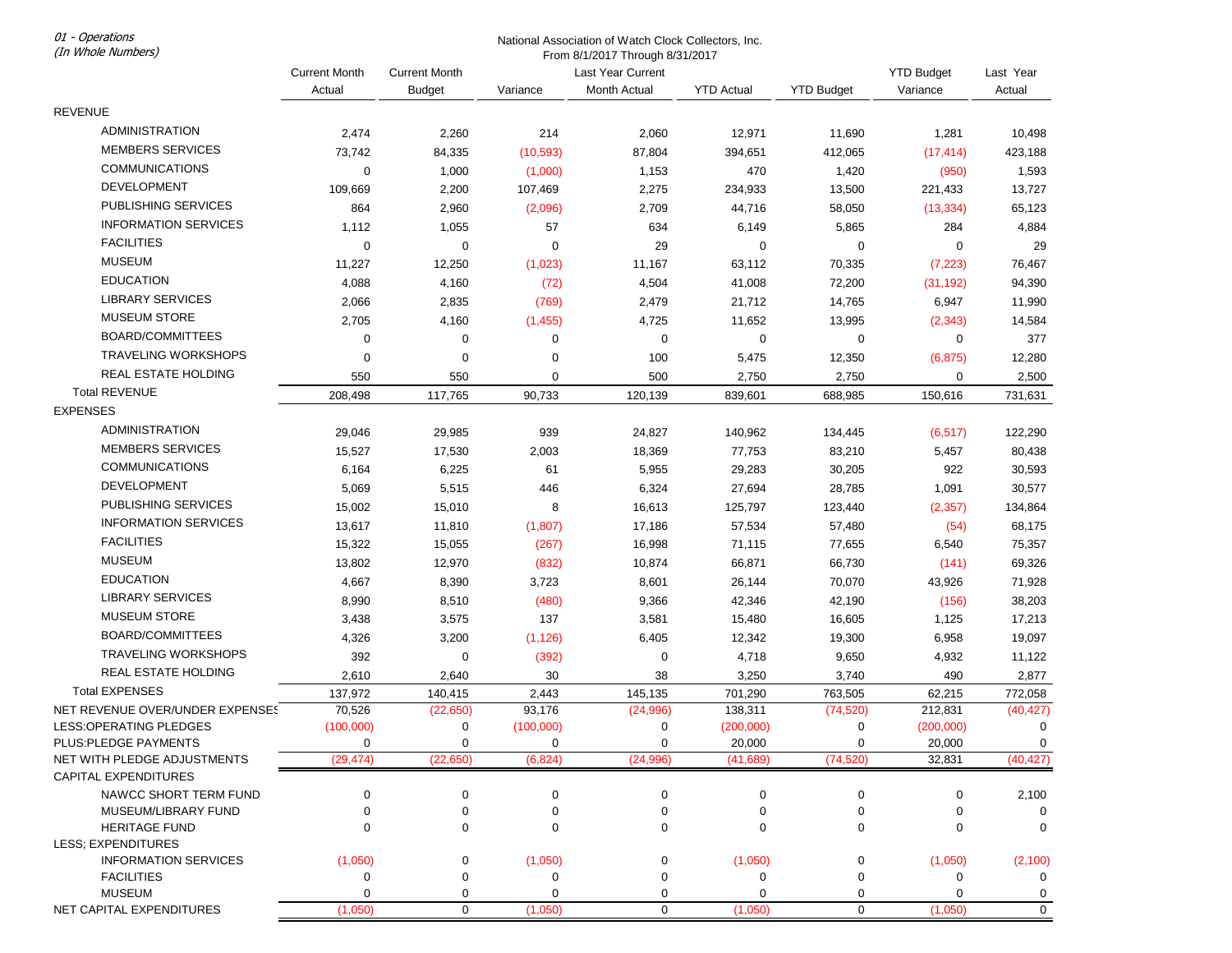National Association of Watch Clock Collectors, Inc. From 8/1/2017 Through 8/31/2017 (In Whole Numbers) Current Month Actual Current Month Budget Variance Last Year Current Month Actual YTD Actual YTD Budget YTD Budget Variance Last Year Actual REVENUE ADMINISTRATION 1,414 280 1,134 52 1,837 1,400 437 515 MEMBERS SERVICES 0 0 0 150 0 0 0 150 DEVELOPMENT 0 1,200 (1,200) 0 700 2,700 (2,000) 1,200 PUBLISHING SERVICES 0 200 (200) 0 5,906 600 5,306 0 FACILITIES 0 0 0 0 0 0 0 1,500 MUSEUM 30 160 (130) 2,775 10,407 800 9,607 10,487 EDUCATION 0 500 (500) 66 12,500 1,500 11,000 66 LIBRARY SERVICES 1,199 900 299 320 5,189 4,400 789 4,316 BOARD/COMMITTEES 697 80 617 15 2,081 400 1,681 2,144 Total REVENUE 3,341 3,320 21 3,377 38,620 11,800 26,820 20,377 EXPENSES ADMINISTRATION 1,353 0 (1,353) 0 1,534 1,780 246 1,656 DEVELOPMENT 962 10,275 9,313 (11) 962 23,075 22,113 2,784 PUBLISHING SERVICES 36 0 (36) 0 1,318 750 (568) 12 FACILITIES 92 0 (92) 0 134 0 (134) 0 MUSEUM 1,500 650 (850) 17 7,642 3,030 (4,612) 3,012 EDUCATION 1,861 2,160 299 0 7,356 10,800 3,444 904 LIBRARY SERVICES 152 980 828 95 4,226 4,870 644 5,397 BOARD/COMMITTEES 0 0 0 0 36 90 54 43 Total EXPENSES 5,956 14,065 8,109 101 23,208 44,395 21,187 13,809 NET REVENUE OVER/UNDER EXPENSES (2,616) (10,745) 8,129 3,276 15,412 (32,595) 48,007 6,569 CAPITAL EXPENDITURES HERITAGE FUND 0 0 0 0 0 0 0 0 TEMP RESTRICTED FUNDS 17,221 17,221 0 4,500 24,601 24,601 0 22,436 LESS; EXPENDITURES INFORMATION SERVICES 0 0 0 0 0 0 0 0 FACILITIES 0 0 0 (4,500) 0 0 0 (22,436) MUSEUM 0 0 0 0 0 0 0 0 LIBRARY SERVICES (17,221) (17,221) 0 0 (24,601) (24,601) 0 0 NET CAPITAL EXPENDITURES 0 0 0 0 0 0 0 0

02 - Temp Funds